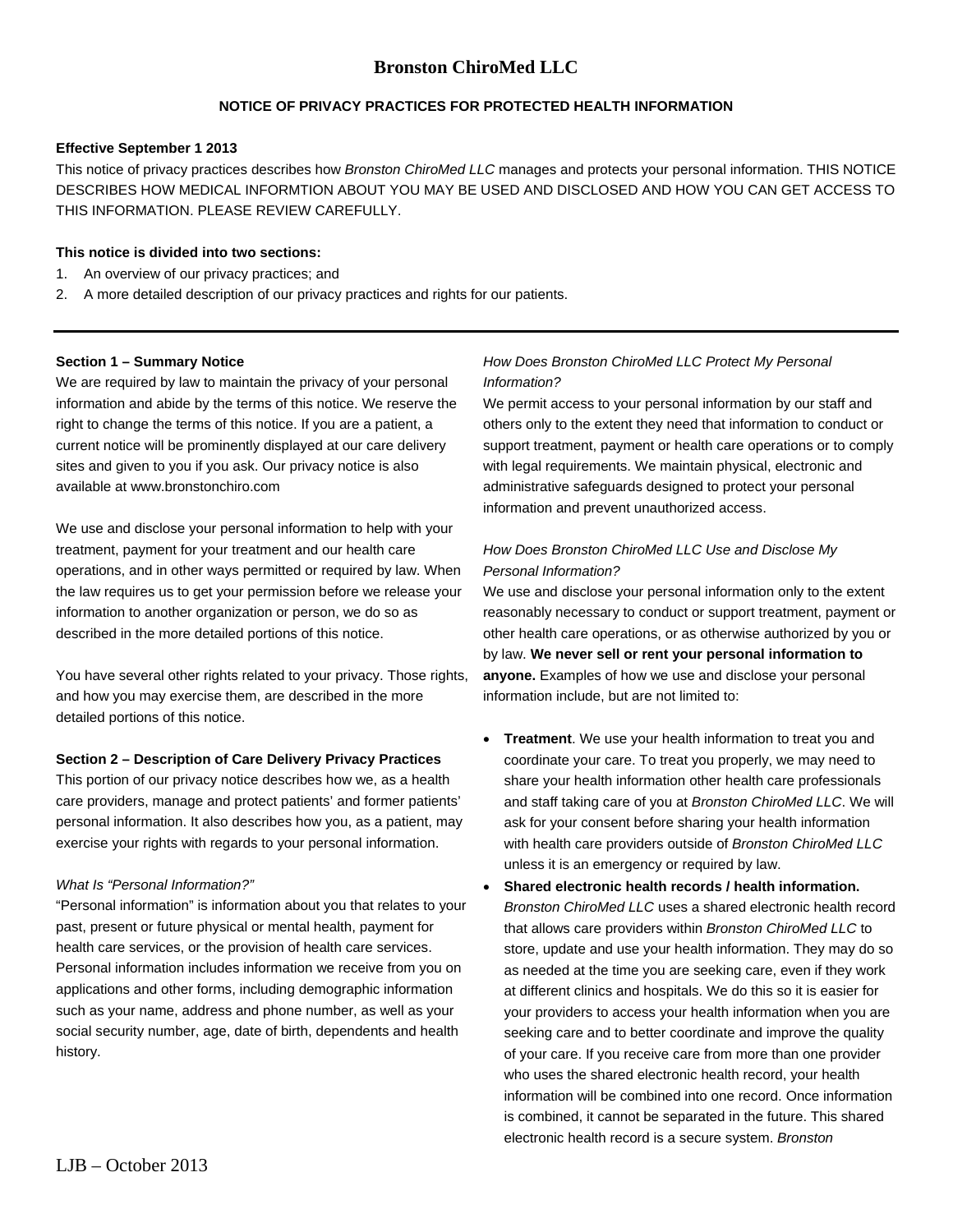*ChiroMed LLC* and the providers using the system are trained to ensure your information is private.

- **Appointment reminders.** We may use and share your health information to remind you of an appointment.
- **Treatment alternatives and health-related services.** We may use and share your health information to tell you about treatment options and health-related benefits or services that you may be interested in.

**Payment.** We use and share your health information so that we can bill you or whoever is responsible for paying for your care. However, if you pay for services out of pocket, you have the right to prohibit us from disclosing your personal information related to the private-pay services to your insurance company or for our health care operations, unless required by law.

- **Health care operations.** We may use and share your health information to help run our clinic and make sure that all of our patients are getting quality care. For example, we may use health information to review our services and the staff caring for you. We may also combine health information about many patients to see if new treatments are effective.
- **Fundraising.** We may contact you to raise money for Community Health Awareness. We will only share "contact information": your name, address and phone number, and the dates you were treated. If you are contacted for a donation, you can choose not to be contacted again.
- **People involved in your care or payment for your care.** We may share your health information with family members or friends involved in your health care or with those helping to pay for your care. If you do not want us to share information with family members or friends involved in your care, please tell us when you register at the clinic. In the event of a disaster, we may share your health information with those helping with disaster relief so that your family can know what has a happened to you and where you are.
- **Research.** We may use or share your health information for research. Using medical records in research can lead to new or better ways to diagnose and treat disease. The law allows your records to be used for research under certain conditions. For example, a research review board must first ensure that researchers will keep your information private. *Bronston ChiroMed LLC* will not use your health information for research unless you give us permission in writing or the research review board decides that permission is not needed. In the latter case, researchers must prove that the project is so important they do not need permission. They must also show they have a plan to protect your information. Unless we have your permission in writing, *Bronston ChiroMed LLC* will not give your health information to outside researchers for use in medical research. If you object to the use of your health information for research

purposes, write send written notice to the address at the end of this Notice of Privacy Practices.

• **As required by law.** We will share your health information when required to do so by federal, state or local law. For example, we are required to report child abuse or neglect.

### • **Special Situations.**

#### *A serious threat to health or safety*

We may use or share your health information to prevent a serious threat to your health and safety or the health and safety of the public or another person. We would only give this information to someone who can prevent the threat.

#### *Organ and tissue donation*

If you are an organ donor, we may share your health information with organizations that handle organ or tissue donation and transplantation.

#### *Military and veterans*

If you are a member of the armed forces, we may share health information as required by military authorities.

#### *Workers' compensation*

If you are being treated for a work-related injury or condition, we may share your health information with workers' compensation or similar programs.

#### *Public health risks*

We may share your health information with public health or authorized government authorities:

- to prevent or control disease, injury or disability;
- to report births and deaths;
- to report child abuse or neglect;
- to report problems with medicines and other products;
- to tell people about recalls of products they may be using;

– to let a person know if he or she may have been exposed to a disease or may be at risk for getting or spreading a disease or condition; or

– if we believe you have been the victim of abuse, neglect or domestic violence. We will only share this information if you say we can or when required or authorized by law.

#### *Health oversight activities*

We may share health information for health oversight activities as authorized by law. Examples of oversight activities include audits, investigations, inspections and licensing. These activities are needed for the government to oversee the health care system.

#### *Lawsuits and disputes*

If you are involved in a dispute or lawsuit, we may share your health information if required by court order. We may also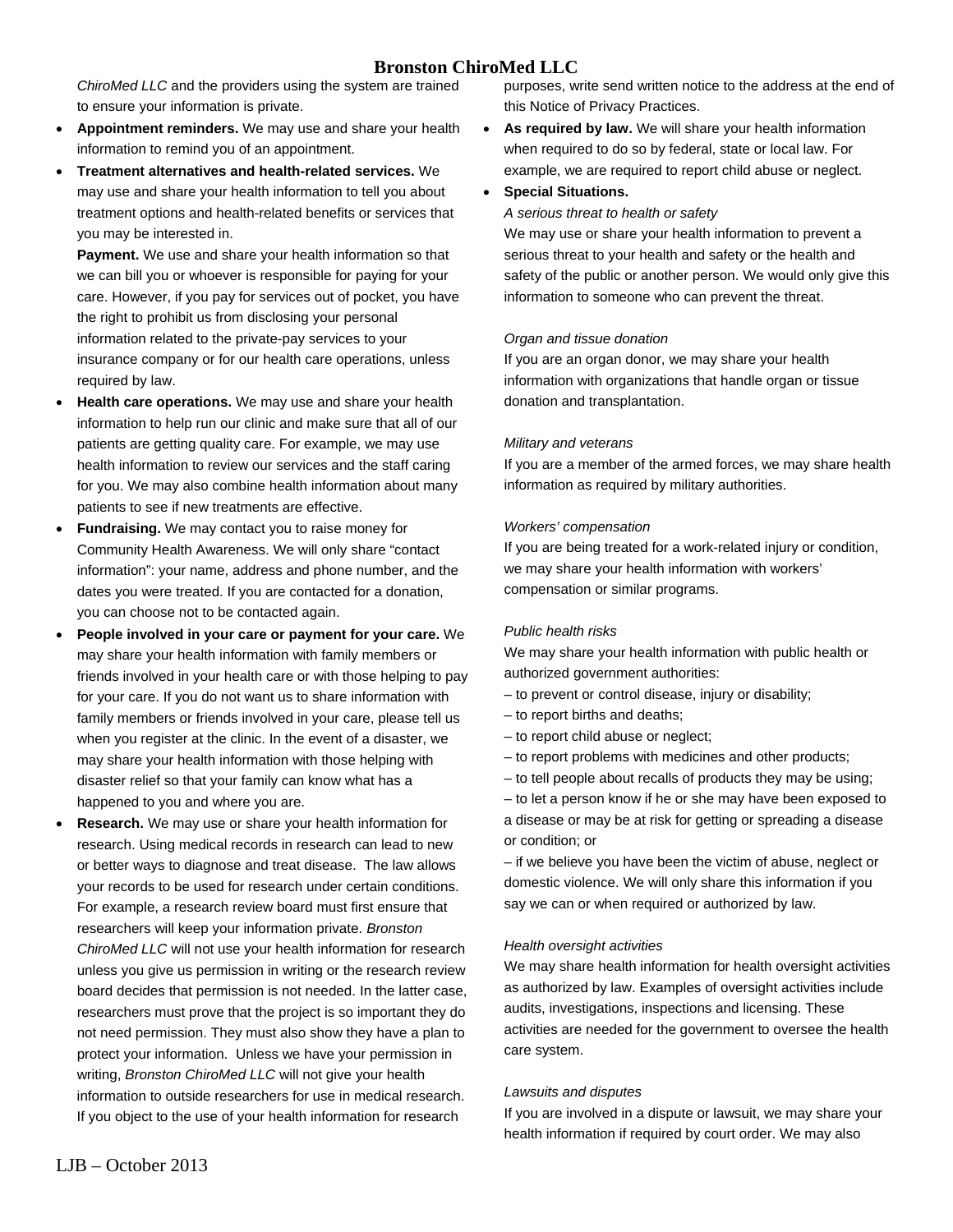share your health information in response to a subpoena, discovery request or other lawful process by someone else involved in the dispute, but usually only if you give us permission.

#### *Law enforcement*

We may share health information with law enforcement agencies:

– in response to a court order, grand jury subpoena, warrant, summons or similar process;

- to identify someone who has died;
- to locate a missing person;
- about a death that may be the result of criminal conduct;
- about criminal conduct at the clinic;

– in emergency situations to report a crime; the location of the crime or victims; or the identity, description or location of the person who committed the crime; and

– in other situations as required by law.

#### *Coroners, medical examiners and funeral directors*

We may give health information to a coroner or medical examiner. We may need to this, for example, to identify someone who has died or to determine the cause of death. We may also give health information to funeral directors as needed to carry out their duties.

#### *National security and intelligence activities*

We may give health information to authorized federal officials for activities authorized by law.

#### *Inmates*

If you are an inmate of a correctional institution or under the custody of a law enforcement official, we may release your health information:

- so that the correctional institution can provide care to you;
- to protect your health/safety or the health/safety of others; or
- for the safety and security of the correctional institution.
- **Other uses of health information.** Other uses and disclosures of health information not covered by this notice or the laws that apply to us will be made only with your written permission. If you have given us written permission to use or share your health information, you may take back that permission, in writing, at any time. If you take back your permission, we will no longer use or share your health information for the reasons listed on your written permission. Of course, we cannot take back any information we have already shared with your permission.

*When is My Permission Required for Bronston ChiroMed LLC to Use or Disclose My Personal Information?* 

There may be times when we use or disclose your personal information in a way that is not considered treatment, payment or health care operations or is not required or permitted by law. In those situations, we are required to get your specific written authorization to do so. For example, if someone contacts *Bronston ChiroMed LLC* on your behalf, we may need you to sign a release of information before we can provide information to them. In some situations, your verbal authorization will allow us to talk with others on your behalf about a specific event or concern. For long-term arrangements, a written authorization will be required. If you do not wish to give your authorization for the proposed activity, you may do so with no fear of reprisal. You may revoke your authorization, in writing at any time, except if we have already relied upon it.

## **Uses and Disclosures for Market Research**

We sometimes conduct market research and surveys to help us design and improve our programs, communications and services to better meet our patients' needs. While we never give your personal information to anyone for their own marketing purposes, on occasion we contract with nonaffiliated parties to perform market research activities on our behalf.

## *You Have Opt-Out Choices Regarding Information Disclosure*

If you prefer that we not disclose personal information about you, you may opt out of certain types of disclosures, described below.

- Market research conducted by nonaffiliated parties. If you opt out, we will not give your name or other personal information to nonaffiliated organizations to perform market research activities on our behalf. However, you may still be contacted by us directly, or you may be contacted by a nonaffiliated party if we are required by law or for accreditation purposes to conduct member satisfaction or quality surveys.
- Health research conducted by nonaffiliated parties. Opting out in this case means that we will not give your name or other personal information to nonaffiliated organizations for use in conducting health research. You may still be contacted by *Bronston ChiroMed LLC* or an affiliate for research purposes, or by a non-affiliated party if we are so required by law.

If you do not want us to share your personal information with nonaffiliated parties for purposes of market research or health research, please send written notice to the address listed in this notice of privacy practices.

*What Are My Privacy Rights and How Do I Exercise Them?*  State and federal laws give patients several rights that relate to the privacy of their personal information. Each of these rights is described below.